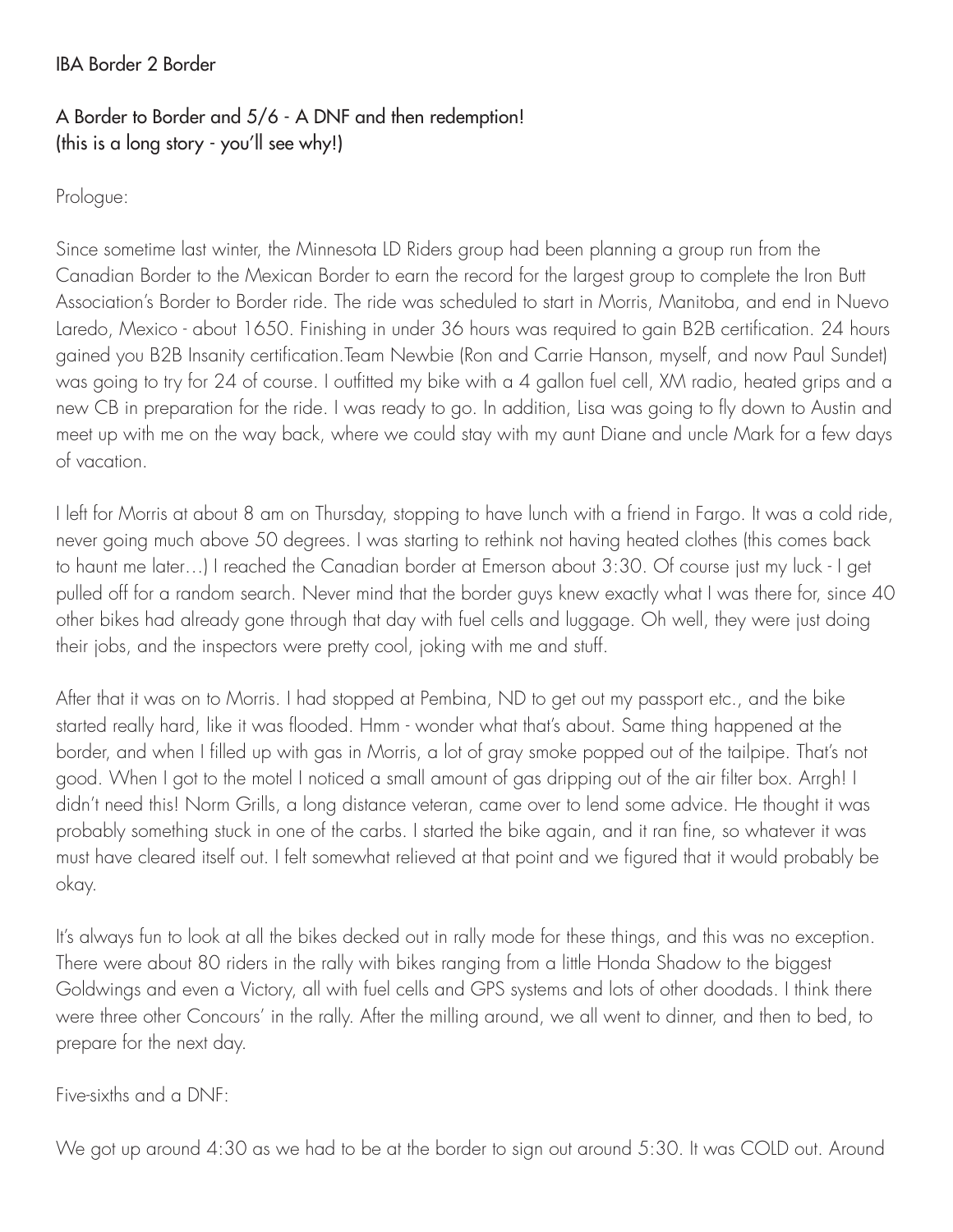38 degrees (though it was supposed to be 26, so I guess that 38 is a slight blessing). Oh well, I figured it would warm up eventually - we were going south after all. Boy was I wrong.

Our sign out time was 5:31 am. I made note that my mileage was 17666. (666 - THAT can't be good…) and we were off. Our first fuel stop was Sisseton, SD and we were making great time through the Dakotas. The weather was clear, though still a little cold. I wasn't feeling too bad - the heated grips helped, but not having heated clothes made it a little rough.Our second fuel stop was Onawa, IA. It had started to cloud up at that point, and we lost Paul coming out of the gas station there - his VFR is chain drive, so I think he had to oil his chain. Ron and Carrie and I continued on toward the Kansas turnpike, winding through a stretch of two lane in Nebraska - the only non-interstate on the route.

We had all signed up for K-tags, so we could zip right through the toll plazas on the KS Turnpike. When we got to the entrance around Topeka, while looking for the K-tag lane, Ron and Carrie took a wrong turn, and ended up going in the wrong direction. Ron got on the CB and told me to take a right, and I went on in the right direction, alone. The next fuel stop was the service plaza at Emporia, KS. About 15 miles before that, it started to rain pretty hard, and it was pouring when I hit Emporia. I filled both tanks, and was going to go inside to pee, when an idiot in an RV pulls up wanting me to move the bike so he can fill up. Doesn't this assclown see that it's pouring rain out, and I'm on a motorcycle? I move the bike out in the rain and go inside to take care of natures call, and to put on my "waterproof" gloves. When I got out, Paul was at the gas pump filling up - he had caught up, so I decided to wait for him to finish before I left. A few minutes later we were pulling out when Ron and Carrie pulled in. We figured they'd catch up eventually.

Paul and I continued on, and the rain kept coming. It cleared up for about 15 minutes near Wichita (resulting in a really great rainbow), but then we were delayed by a big accident that took the interstate down to one lane. Of course as soon as we passed that, it started pouring again. We reached the KS-Oklahoma border, and neither of our K-tags worked at the toll plaza. We had to wheel the bikes around to a screaming attendant who I think thought we were trying to skip the toll.

About ten minutes later, Ron and Carrie caught up to us and the weather started to get worse. Over every hill, it got darker and darker. The weather channel on XM was talking about severe storms with high winds and hail near Dallas. Not good, since we were supposed to be in the area in about two hours. Finally the rain was coming down in sheets, and there was lightning everywhere, so we pulled off the road near Oklahoma City. I was soaking wet and miserably cold when we went to eat at an IHOP, and we had to ride through about 2-3 inches of water to get back to our hotel. This was bad. Water had seeped into my "waterproof" boots, my "waterproof" gloves, and through my jacket. At least everything in my saddlebags was dry, and the hotel had laundry, so we could dry our other things, so that was a plus.

At this point, I started to do the math and realized that if we left as planned at around 6 am to make it to the border in around 35 hours total, I wouldn't get back to Austin until 11 pm or so if I could even make it at all that night. I didn't feel right about not seeing Lisa and Diane and Mark when I was supposed to, since Lisa flew all that way, and I don't see Diane and Mark very often. I called Lisa and told her I was probably going to bail on the Border to Border and stop in Austin.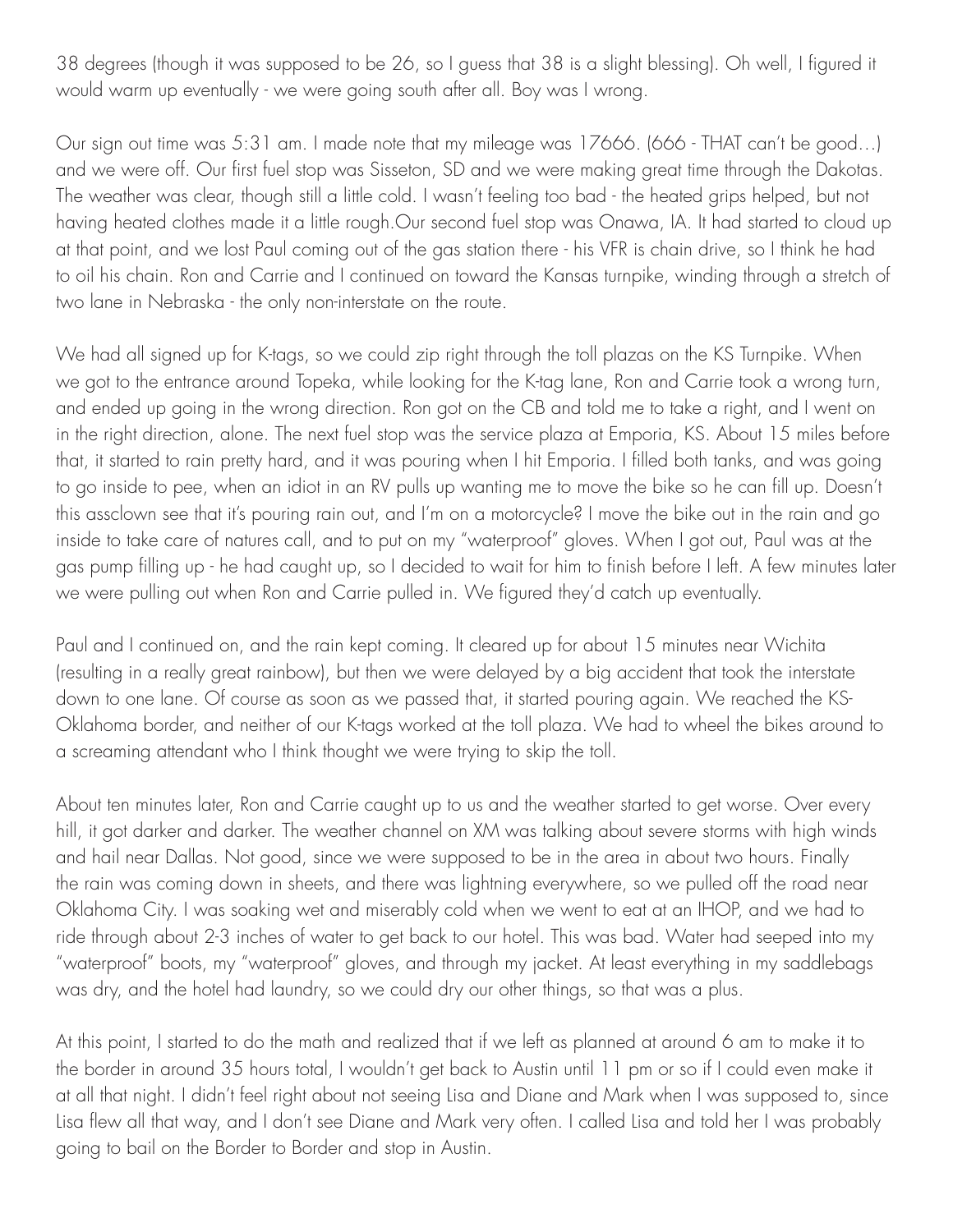We left at 6 am and the weather was still drizzling and cold - around 50 degrees. My jacket and pants were still wet, and once again, with no heated clothes, I was miserable. Traffic in Texas was a nightmare from Dallas-Ft. Worth southward, with lots of trucks and idiots who don't signal. I dropped back from the other three, as I couldn't keep up their speeds, and I stopped about 30 miles out of Austin to call Lisa and tell her where I was. Then I had to call the LD Riders number to tell them I was going to be a DNF (did not finish). That was a tough call to make only four hours from the border. I sat down on the curb at the gas station with my head in my hands - I was completely physically and mentally spent at this point, and probably had a touch of hypothermia. I got to the house in Austin about an hour later after getting lost once and dealing with some weird wind gusts, traffic and road construction - just what I needed at that point. I was done, 5/6 of the way to the end. The others made it with about an hour and a half to spare - good job guys!

## Wheels start turning:

Austin was great - it's a really cool city, and we had a fun time, boating, drinking beer, eating BBQ and Mexican food, and just generally relaxing. But I was really unhappy that all the time and money I spent preparing for the ride was essentially wasted, since I wouldn't get my Border to Border certification.

I had planned on doing a Bun Burner 1500 home, through Arkansas, Tennessee and Illinois, riding up the Mississippi River valley. I started to think about another plan instead. I was still only 300 miles from the Mexican border - what if I did the ride from south to north? I made a few calls, and talked to Lisa about my plans. She understood how important this was to me (thanks Lisa!), so I made plans to go to Laredo Monday night and leave Tuesday morning for Canada.

## Redemption!

The more I thought about it, I didn't want to stay in Laredo, and I probably wouldn't have been able to sleep well anyway, so I decided to start my ride in the middle of the day. I had Lisa and Diane sign my IBA witness form, and at 11 am, I left for the border. About 20 miles from Laredo, my XM radio quit on me. The antenna jack shorted out. That was fine, since there was a recall on it anyway, and I was sending it back for replacement when I got home. But what to do for the ride - I didn't want to go for 30 hours just listening to NOAA weather radio and truckers telling dirty stories. I had a hunch that proved correct - that I could get a new XM radio at a truck stop since XM is big among truckers. Sure enough, the Pilot truck stop just north of Laredo stocked XM Roadys. I just called to have the new radio added to my account, and I was off to the border.

I had talked to Ron the day before to tell him what I was doing, and he gave me some good instructions as to where to go to cross the border and get out quick. No need to drive in Mexico any more than I have to! I followed the signs to International Bridge 2, paid my toll, got the receipt and crossed the bridge. Mexican customs pulled me over (what, do I look like a criminal - I'm a customs agent magnet!) They asked me the usual questions, and let me go right away.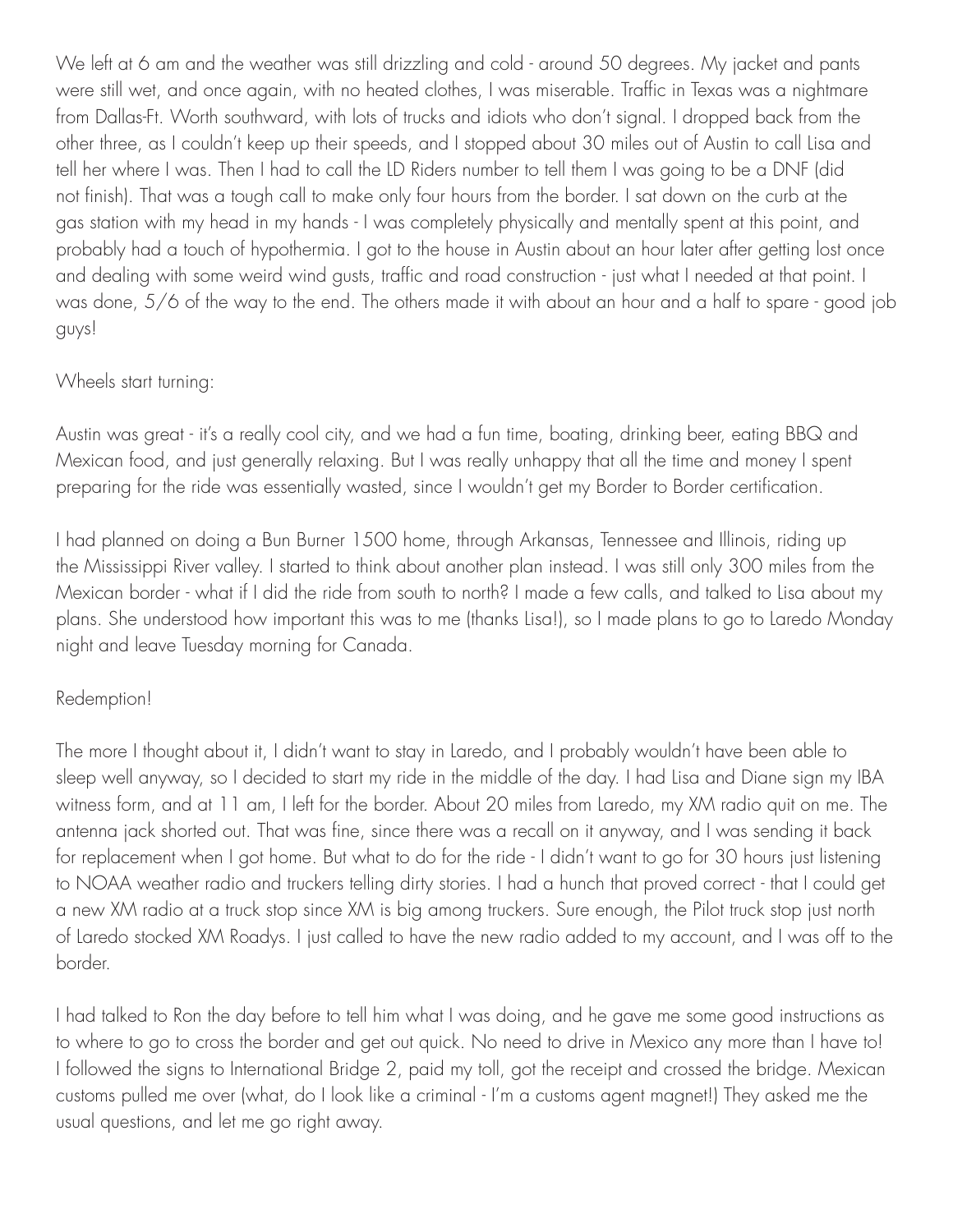I had to take a left, go two blocks, and take another left, and then I came to the toll booth to enter into the US. This was important, because this was the receipt that proved I'd entered Mexico, and signified my start time. Start time was 3:35 pm. I then got in line for US Customs. The line was really long with about eight lanes of cars about 15 deep in each lane. It was really hot too, as the thermometer on my bike read 116 degrees (it was probably around 95 - the thermometer is right under my windshield). A hispanic guy on a Shadow with Nebraska plates was lane splitting to the front, but I didn't dare with the saddlebags on, so I sat. The temperature gauge on the bike kept rising. No big deal - it always goes up like that in traffic in heat. I kept looking at it though, and it kept going up, into the red zone. Uh oh - it never did THAT before - I was getting nervous. Some guys in an old pickup were joking "aren't you hot with all that stuff on?" Yeah, but it was better than how I felt on the way down. Then a Mexican guy in a station wagon yells over "Hey buddy, you're losing water!" I look back to see coolant spewing out the overflow tube.

Oh shit! This is REALLY bad now. I was still about six cars back from the customs booth. I didn't want to turn off the bike, for fear that it wouldn't start again. I creeped over the line on the bridge that signified the border - at least now I was technically on US soil if I broke down. Finally some nice people let me cut in front of the line, and I pulled up to customs.

Customs guy: "Where are you going?" Me: "Canada" Customs guy: "How long have you been in Mexico?" Me: "About ten minutes - to get a toll receipt, and I'm overheating. I need to get somewhere quick!" Customs guy: "What's in the bags?" Me (frantic now): "clothes in the left, tools in the right!" Customs guy: "What's that thing?" Me: "Auxiliary fuel tank - can I go?" Customs guy: "You're leaking coolant." (no shit Sherlock - I told you that before!) Me: "I know - I need to get out of this line" Customs guy: "Go ahead then."

I pulled into a gas station a couple blocks away to assess the situation. No more leak when I shut the bike off, so it must have just boiled out of the overflow. At least I hadn't blown a radiator hose, which was my main fear. I got on I-35, and the bike cooled down to normal, so everything seemed okay. I was on my way!

Because of the heat, I wasn't using my fuel cell. In that kind of heat the fuel will expand and go out the vent hose (which I learned the day before the trip when it hit 95 back home). Plus riding alone and starting at an odd time, I knew I'd need to stop more often. I wasn't planning to go for 24 hours, as I was already behind for that. I'd just take it at my own leisurely pace.

The weather was great and I cruised through with stops in San Antonio and Waco for gas. My third stop was Denton, TX (home of the famous and tragic Von Erich family of pro wrestling fame) where I noticed something pouring all over the ground under my bike. NOW what could it be? Turns out it was just water from my Camelback which I'd nudged open when I pulled up to the gas pump. I put on some warmer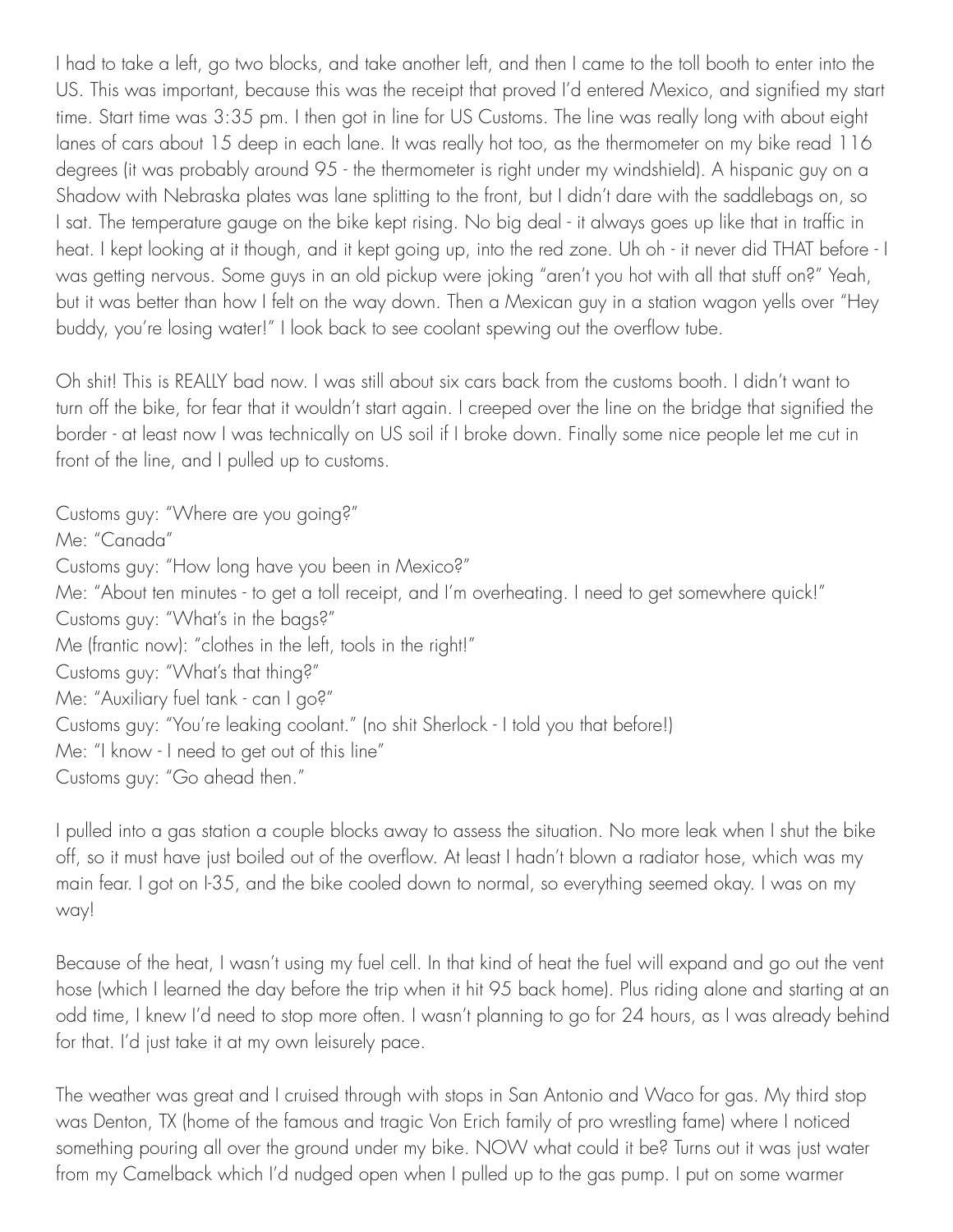clothes and took off.

I was really starting to get tired when I hit Pauls Valley, OK, and I was considering getting a cheap room for a few hours sleep. I was afraid I wouldn't wake up early enough though, so I pulled into a Denny's and decided to eat instead. I was the only one there, so it didn't take long to get breakfast, and I was on my way again, feeling a lot better.

I stopped for gas at the same exit we stopped at on the way down in the storm, and kept going. I started to see animals in the ditch - mostly fox and raccoons, but still, I didn't want to impale myself on a deer like Eddie James did on the Iron Butt, so I stopped in northern OK around 4:30 am for a little sleep at the Iron Butt motel. I got out the Screaming Meanie to set it for 40 minutes. Nuts - the battery is dead. I went into the store to get a new one, set the timer, and laid down on the curb to sleep, 40 minutes later, I woke up just as all the truckers who were sleeping there were also leaving. It's amazing what 40 minutes of sleep will do.

The sun was now coming up as I hit the KS Turnpike (stupid K-tag still didn't work). I stopped at a service plaza for gas and food and called home as it was about 7 am now.) It started to rain a little on the Kansas-Nebraska border, and my contacts were bothering me. I bought some eye drops for the outrageous sum of \$7.00 at a store next to a casino. I stopped again for gas on the Iowa - Nebraska border, where it had just rained enough to make the roads slick. That's always nice… I continued on through Council Bluffs - Omaha (there's more casinos there than Vegas!) and Sioux City (the worst smelling place on earth, with a rendering plant right next to the freeway) before stopping at a rest stop to change my contacts as my eyes were killing me.

My next gas stop was Elk Point, SD, just over the border with Iowa. This was the only place without pay at the pump, so I had to go in to get a receipt. Nuts - the time was wrong on the receipt. That's no good. Fortunately, my credit card carbon had the correct time - I'll just use that. It was here that I decided to fill the fuel cell again. Gas is kind of sparse along I-29 in the Dakotas - best not to run out. The wind was really bad in South Dakota north of Sioux Falls, and I took a short break at a rest stop before stopping at Hankinson, ND for my final gas stop. I called Ron from there to see if I had to go back to Morris (Carrie left her purse there) - he said no, and off I went, straight through for 215 miles to the border.

I reached Canadian customs approximately 8:50 pm, 29 hours and 15 minutes from the time I paid my toll in Nuevo Laredo. I had no witness though, and was hoping the duty free shop in Emerson was open. I pulled up to the customs window again and got the usual round of questions. I was the only person at the border:

Customs guy: "ID please - how long will you be in Canada?"

Me: "Hopefully not more than an hour - I just need to get my form signed and get a receipt to prove I crossed both the Canadian and Mexican border for a motorcycling award."

Customs guy: "An award hmm? Sounds important. Pull over under that canopy and come inside. I'll get an immigration officer to help you." Me: "You'd do that - thanks!"